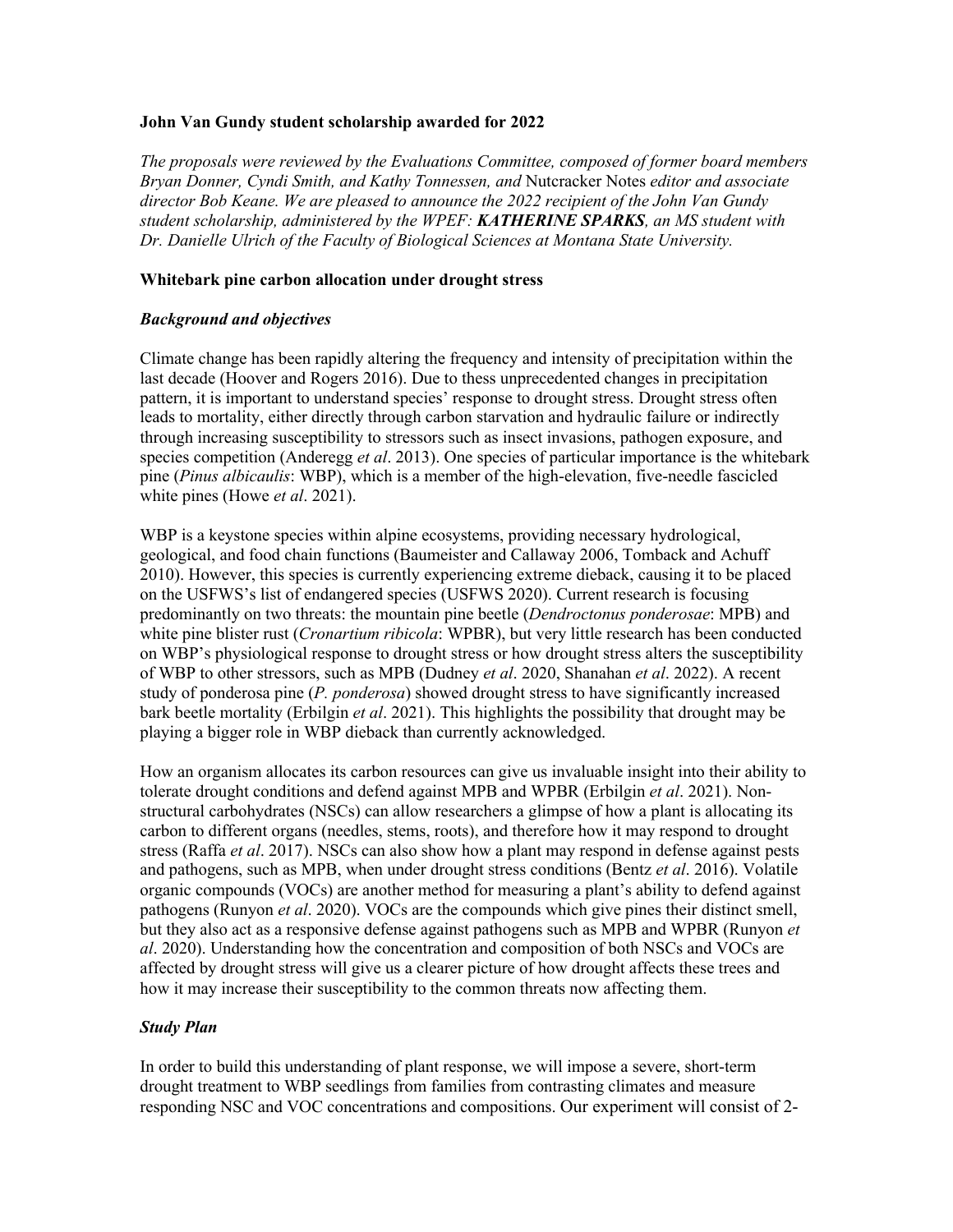and 3-yr old WBP seedlings (donated by the USFS and Coeur d'Alene Nursery) established in the greenhouse of the Plant Growth Center at Montana State University. Before treatment, we will measure baseline physiological metrics of drought tolerance and response to create a comparison of pre-treatment vs. post-treatment. We will then impose drought conditions on one group of seedlings while properly watering the remaining seedlings (control). This treatment will begin in May of 2022 and end in August of 2022. After treatment, we will repeat baseline metrics and sample plant tissues for NSC and VOC analysis. We will measure both the total concentration of NSCs and VOCs as well as the composition and distribution of the NSCs and VOCs throughout the seedling (i.e., roots, stem, branches, and leaves).

## *Measures of Success*

A dominant strategy for conservation of WBP is major plantings of seedlings. In order for this strategy to be effective, it is important that seedlings most adapted to drought stress be preferentially planted, and that we examine the physiological mechanisms of seedling establishment and seedling capacity to withstand drought and stress. This study aims to provide knowledge needed to determine a seedling's ability to survive through drought stress, thereby creating a foundation to be used in identifying which seedlings should be planted.

# *Literature Cited*

- Anderegg, LDL, WRL Anderegg, and JA Berry. 2013. Not all droughts are created equal: Translating meteorological drought into woody plant mortality. Tree Physiology 33(7):672- 683. https://doi.org/10.1093/treephys/tpt044
- Baumeister, D, and RM Callaway. 2006. Facilitation by *Pinus flexilis* during succession: A hierarchy of mechanisms benefits other plant species. Ecology 87(7):1816-1830. https://doi.org/10.1890/0012- 9658(2006)87[1816:fbpfds]2.0.co;2
- Bentz, BJ, SM Hood, EM Hansen, JC Vandygriff, and KE Mock. 2017. Defense traits in the long‐lived Great Basin bristlecone pine and resistance to the native herbivore mountain pine beetle. New Phytologist 213(2):611-624. https://doi.org/10.1111/nph.14191
- Dudney, JC, JCB Nesmith, MC Cahill, JE Cribbs, DM Duriscoe, AJ Das, NL Stephenson, and JJ Battles. 2020. Compounding effects of white pine blister rust, mountain pine beetle, and fire threaten four white pine species. Ecosphere 11(10):e03263. https://doi.org/10.1002/ecs2.3263
- Erbilgin, N, L Zanganeh, JG Klutsch, S-h Chen, S Zhao, G Ishangulyyeva, SJ Burr, M Gaylord, R Hofstette, K Keefover-Ring, F Raffa, and T Kolb. 2021. Combined drought and bark beetle attacks deplete non‐structural carbohydrates and promote death of mature pine trees. Plant, Cell & Environment 44(12):3866-3881. https://doi.org/10.1111/pce.14197
- Hoover, DL, and BM Rogers. 2016. Not all droughts are created equal: The impacts of interannual drought pattern and magnitude on grassland carbon cycling. Global Change Biology 22(5):1809-1820. https://doi.org/10.1111/gcb.13161
- Howe, M, A Carroll, C Gratton, and KF Raffa. 2021. Climate-induced outbreaks in high-elevation pines are driven primarily by immigration of bark beetles from historical hosts. Global Change Biology 27(22):5786-5805. https://doi.org/10.1111/gcb.15861